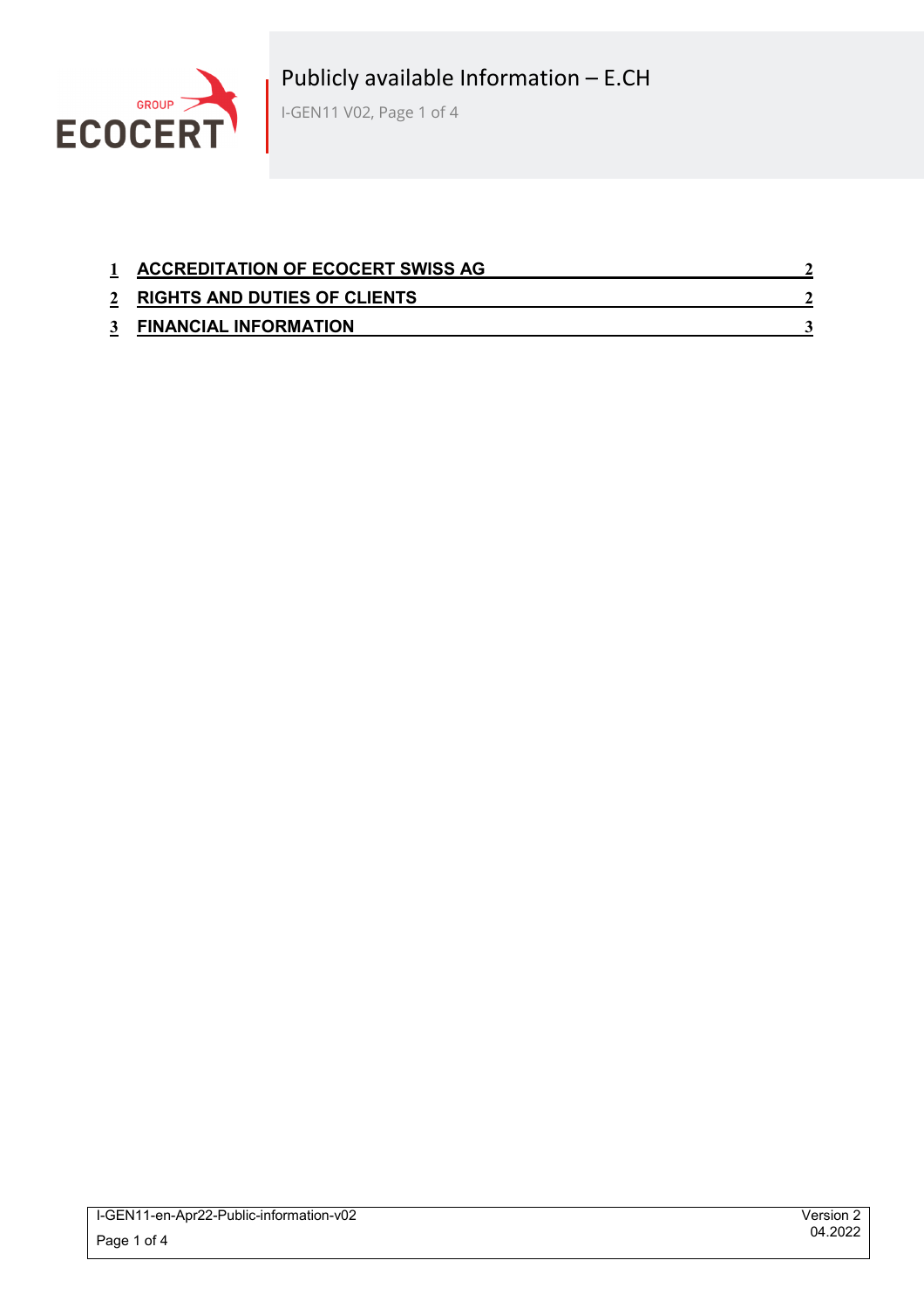

I-GEN11 V02, Page 2 of 4

### **1 Accreditation of Ecocert Swiss AG (Ecocert CH) – Department Forest and Timber**

In 1998, Ecocert CH has been FSC accredited for the certification of Forest Management (FM) and Chain of Custody (CoC). In 2004, the PEFC accreditation for the certification of Chain of Custody (CoC) followed.

According to scheme specific accreditation requirements, Ecocert CH's performance is continuously monitored by Assurance Services International (ASI) for FSC certification. For PEFC certification, the annual monitoring is conducted by the Swiss Accreditation Service (SAS).

### **2 Rights and duties of clients**

The following is a description of the rights and duties of clients (applicants and certified operations), including requirements, restrictions or limitations on the use of the certification body's name and FSC / PEFC trademarks and on the ways of referring to the certification granted.

- The client grants to always fulfil the requirements of the relevant Standard and of the Ecocert CH Audit Control Program, including if the Standard is updated, modified or changed in any way. Any new requirements are implemented by the client in due time.
- The client undertakes to undergo the audits (annual and announced/unannounced complementary ones) by personnel authorized by Ecocert CH and observers at any time. In this respect, the client makes all necessary arrangements for the evaluation and surveillance as the case may be and optimal co-operation during and between the audits, including provision for examining documentation and records, in particular for the complete product flow control, and access to the relevant equipment, locations, areas, personnel and client's subcontractors.
- The client pledges to inform Ecocert CH within ten (10) days about any changes relevant for certification which could significantly change or affect the validity of the certificate, e.g. change in the ownership, structure of the organisation, change of the person in charge of certification, of area, product category, activities, etc.
- The client undertakes to the punctual fulfilment of the stipulated conditions and pre-conditions (minor and major corrective action requests).
- If one or more operators, who have signed a contract with the client (such as subcontractors, producers, providers or traders) are involved in the production, preparation or distribution process of the products and who are not personally committed to Ecocert CH for the service covered by the contract, then the client notifies Ecocert CH of this in advance and is responsible for compliance by these operators with the obligations provided for in the Standard and in the present contract. In particular if certified products are handed out to an external contract processor, this contract processor undergoes the procedure of control.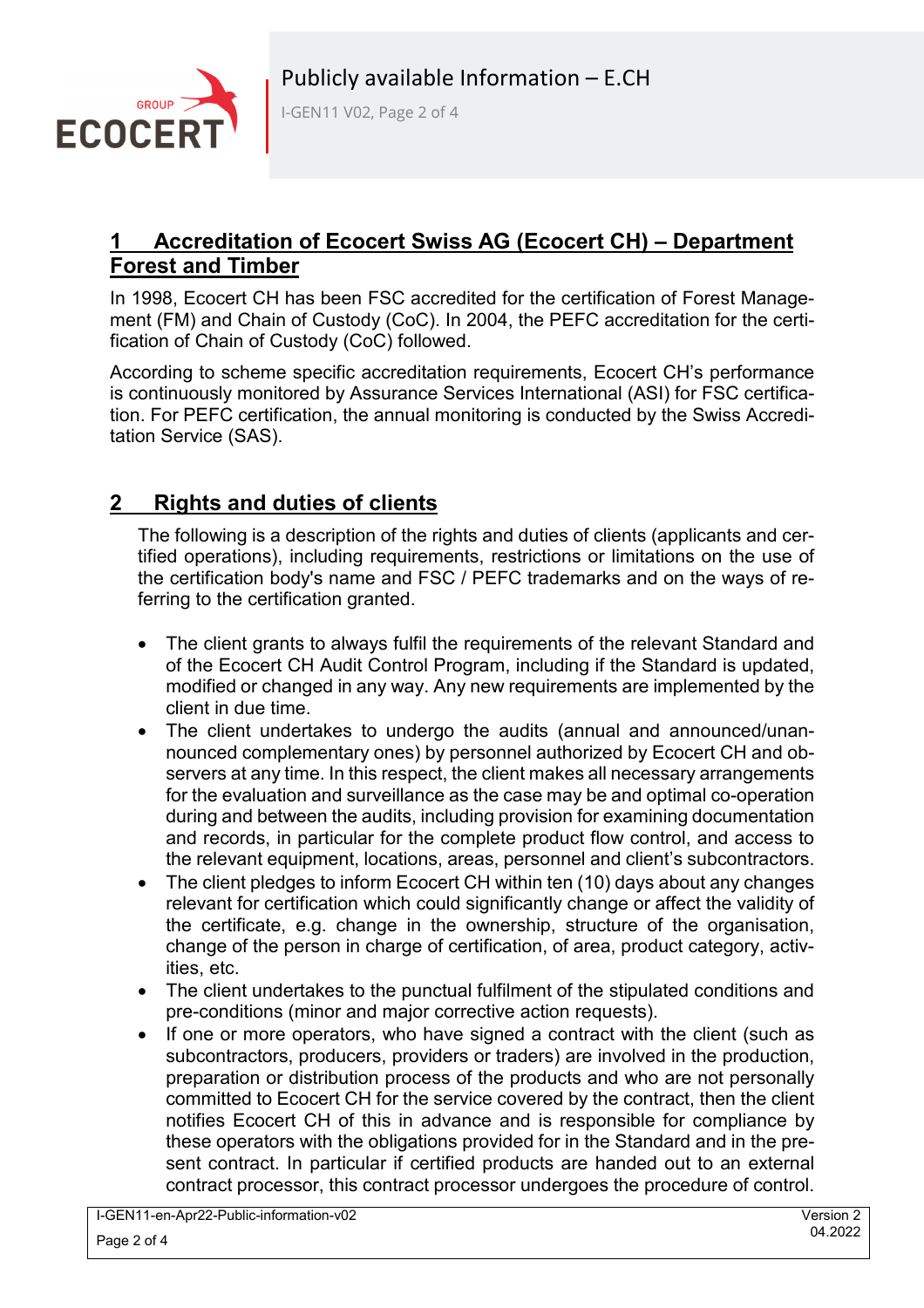

I-GEN11 V02, Page 3 of 4

- Suppliers of uncertified material, who are controlled by a certified organisation against the standards for Controlled Wood or Reclaimed Material are also under the control of the certification procedure.
- The client follows all instructions deemed necessary and undergoes, if necessary, due sanctions according to the Ecocert CH Sanction Policy and the Standard.
- The client will refer to the terms aimed at in the Standard, to Ecocert CH, and may use the trademark aimed at in the Standard (i) for the certified products only, (ii), once the certificate relating to its certified products has been issued and for as long as this certificate is valid, (iii) under the conditions laid down in the contract and in the Standard and (iv) only within the scope of the certification issued.
- Ecocert CH claims the right to check the material bearing the Standard's trademarks and reference to certification prior to publication. They are only used after written approval by Ecocert CH.
- The permissions for the use of the trademarks are obtained from their legal owners who have the exclusive rights for such permissions.
- The use of the certification is not made in such a manner as to bring Ecocert CH, the licensor or accreditation body into disrepute and no statement can be made regarding certification which Ecocert CH may consider misleading or unauthorized.
- The certificate or the inspection report, in whole or in part, may not be used in a misleading manner.
- The client (i) maintains the records about any reported objections/complaints with respect to the conformity of all products with the Standard, (ii) takes appropriate actions in this respect, (iii) documents such actions and (iii) grants Ecocert CH access to all these records.
- The Applicant has a contractually safeguarded right to file an appeal against the decisions of Ecocert CH with respect to the issue, suspension, withdrawal and cancellation of the certification, according to the Ecocert CH Appeal Procedure. This written appeal is filed within 14 days of receipt of the decision. In case of FSC certification and if not resolved by the Ecocert CH Appeal Procedure, the complaint regarding audit findings may be referred to ASI and ultimately to FSC.
- The client agrees to witness audits, where the accreditation body will control Ecocert CH's audit performance.

# **3 Financial information**

### 3.1 Funding of Ecocert Swiss AG

Ecocert Swiss AG is a 100% privately owned company. Its revenues originate exclusively from the inspection and certification fees charged to its clients worldwide, directly or through the Ecocert group to which it belongs. The company does neither receive any subsidies nor grants.